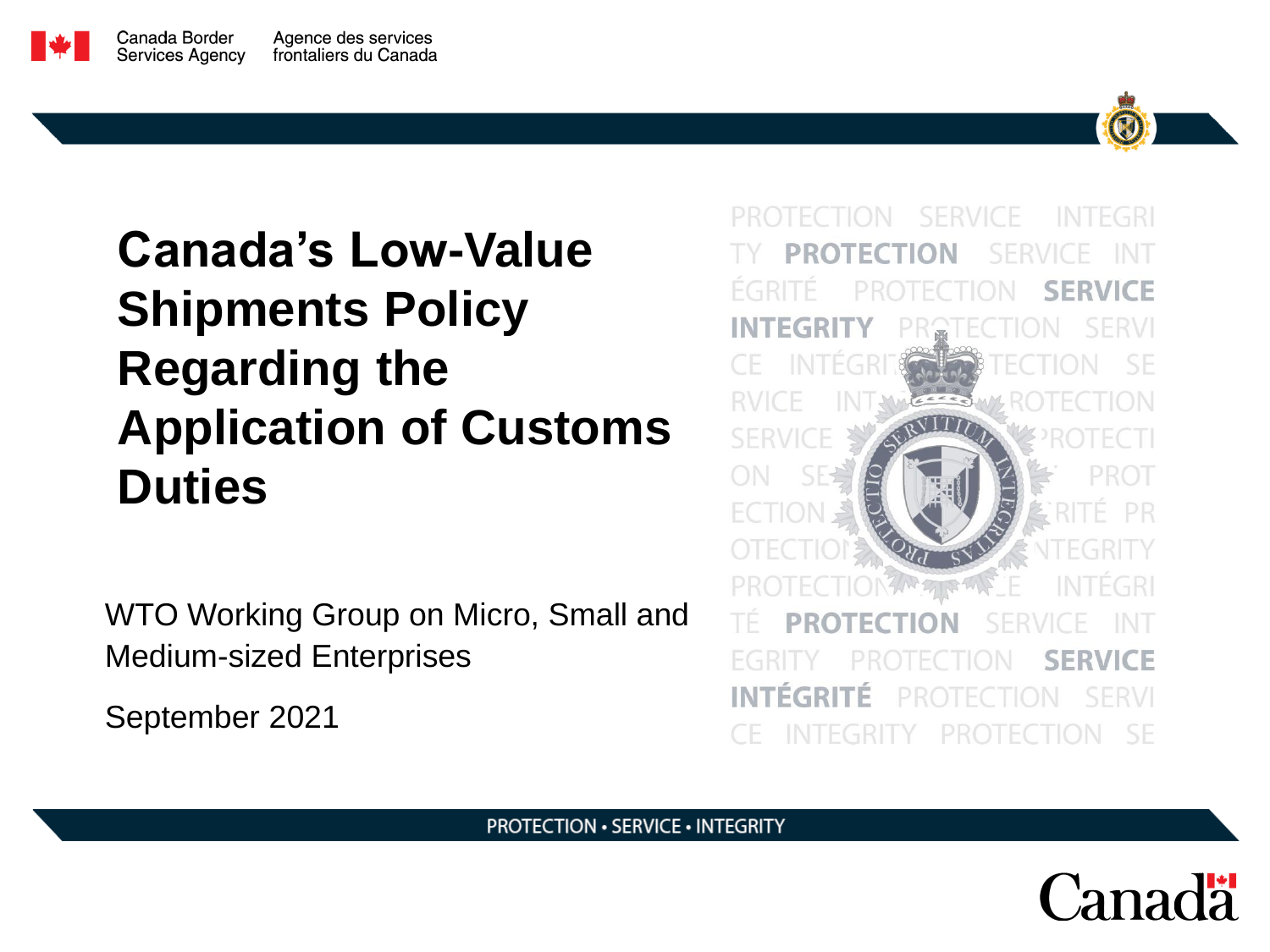## Revenue Collection at the Border

Goods and Services Tax (GST)

Harmonized Sales Tax (HST)

Provincial Sales Tax (PST)

Customs Duty

Excise Tax and Excise Duties

Provincial Tobacco Taxes

#### Canada Border Services Agency (CBSA)

Assesses customs duties and taxes owed to the Government of Canada

#### Department of Finance Canada (FIN)

Sets revenue policy concerning the remission of customs duties, sales and excise taxes

#### Canada Revenue Agency (CRA)

Responsible for intake of government revenue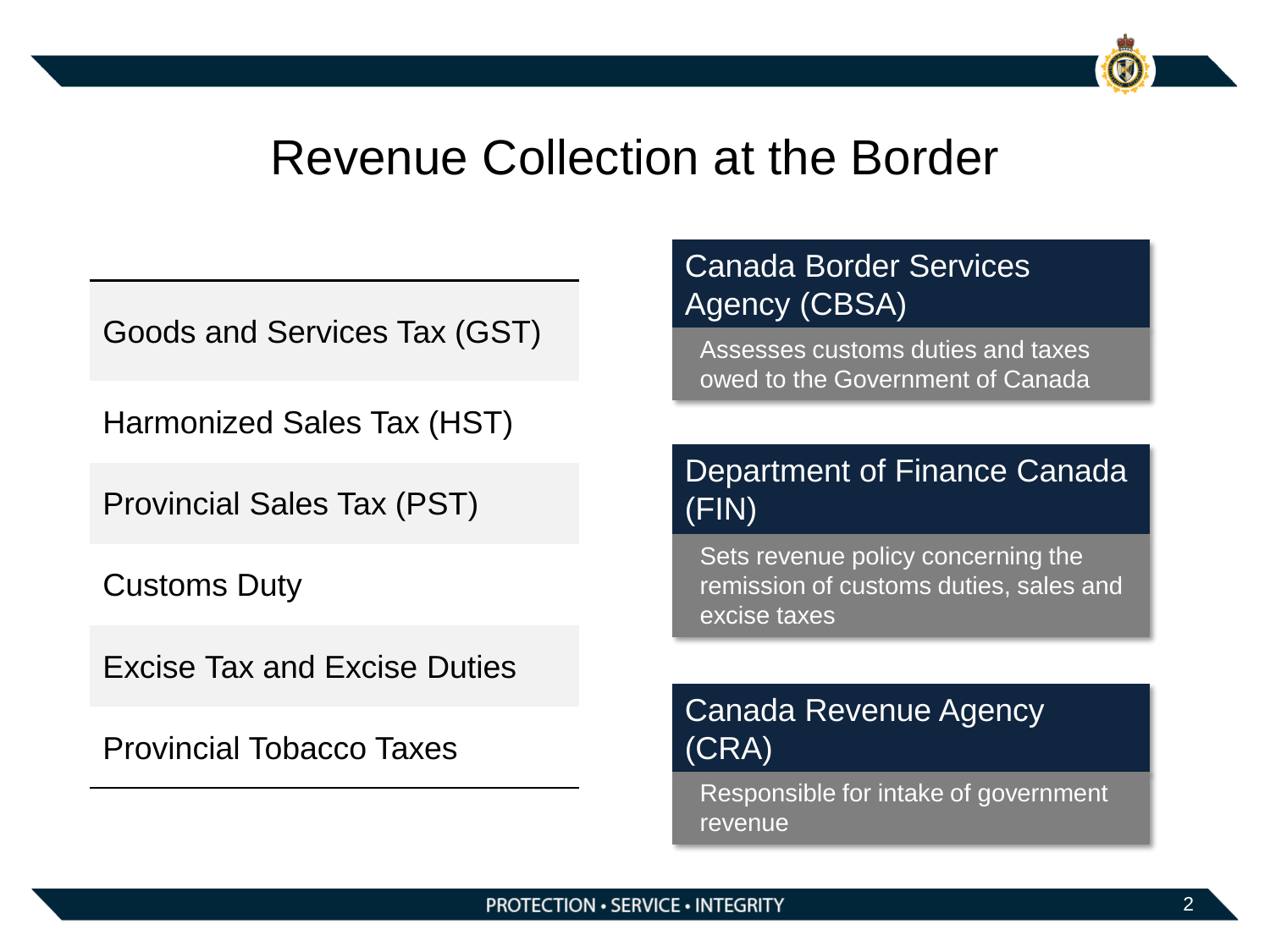# Accounting models in Canada

• Two primary models used to facilitate revenue collection

| <b>Intermediary</b><br><b>Collection Model</b> | . Intermediaries in the supply chain, such as<br>couriers and brokers, remit duties and taxes on<br>behalf of the purchaser.   |
|------------------------------------------------|--------------------------------------------------------------------------------------------------------------------------------|
| Buyer/consumer<br>model                        | • The purchaser is required to self-account and pay<br>duties and taxes through either a pre-release or<br>post-release model. |

Note: In the buyer/consumer model, duties and taxes are assessed by customs officers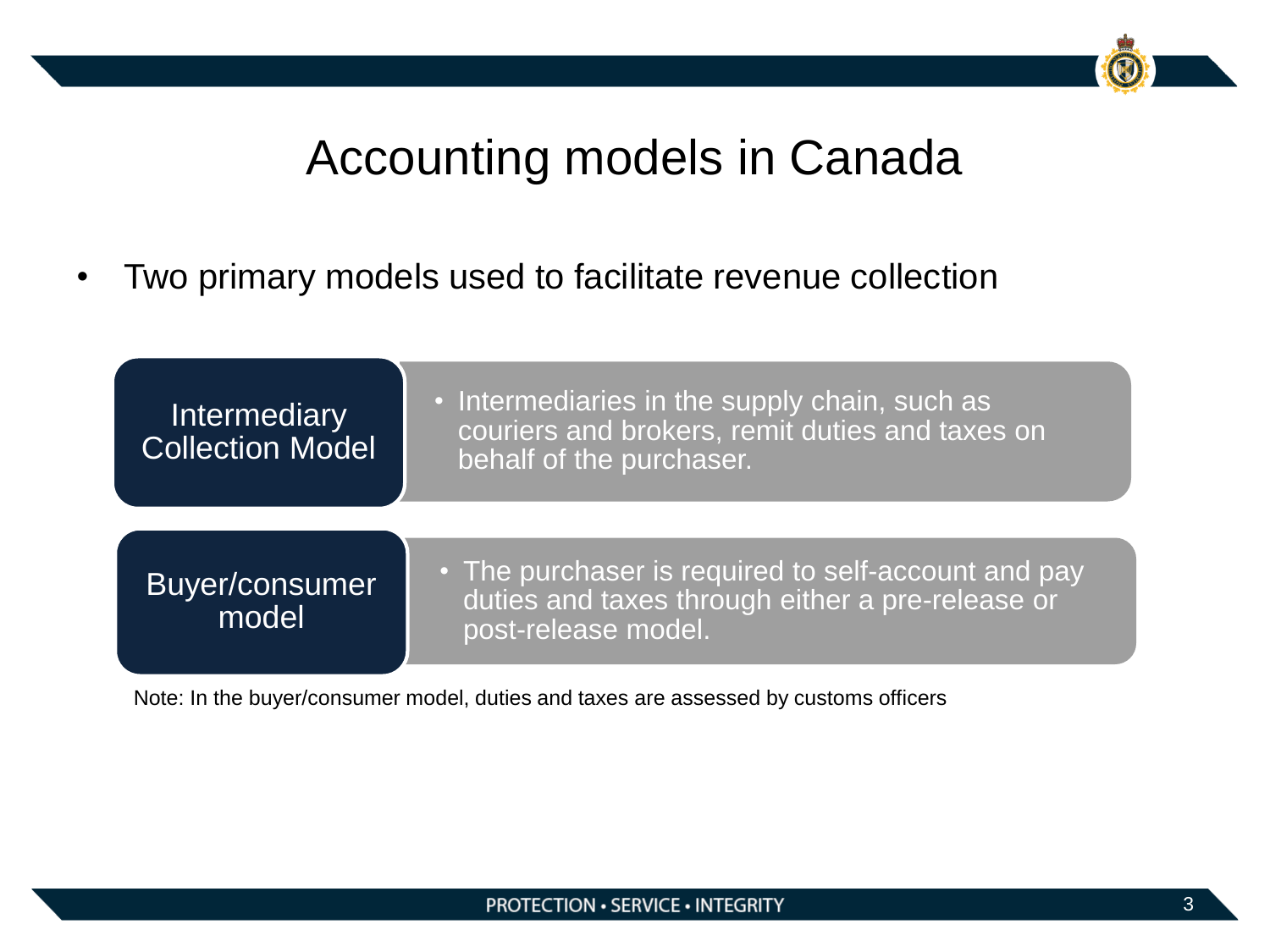# Canada's Tax structure



Source: Dandelion Web Design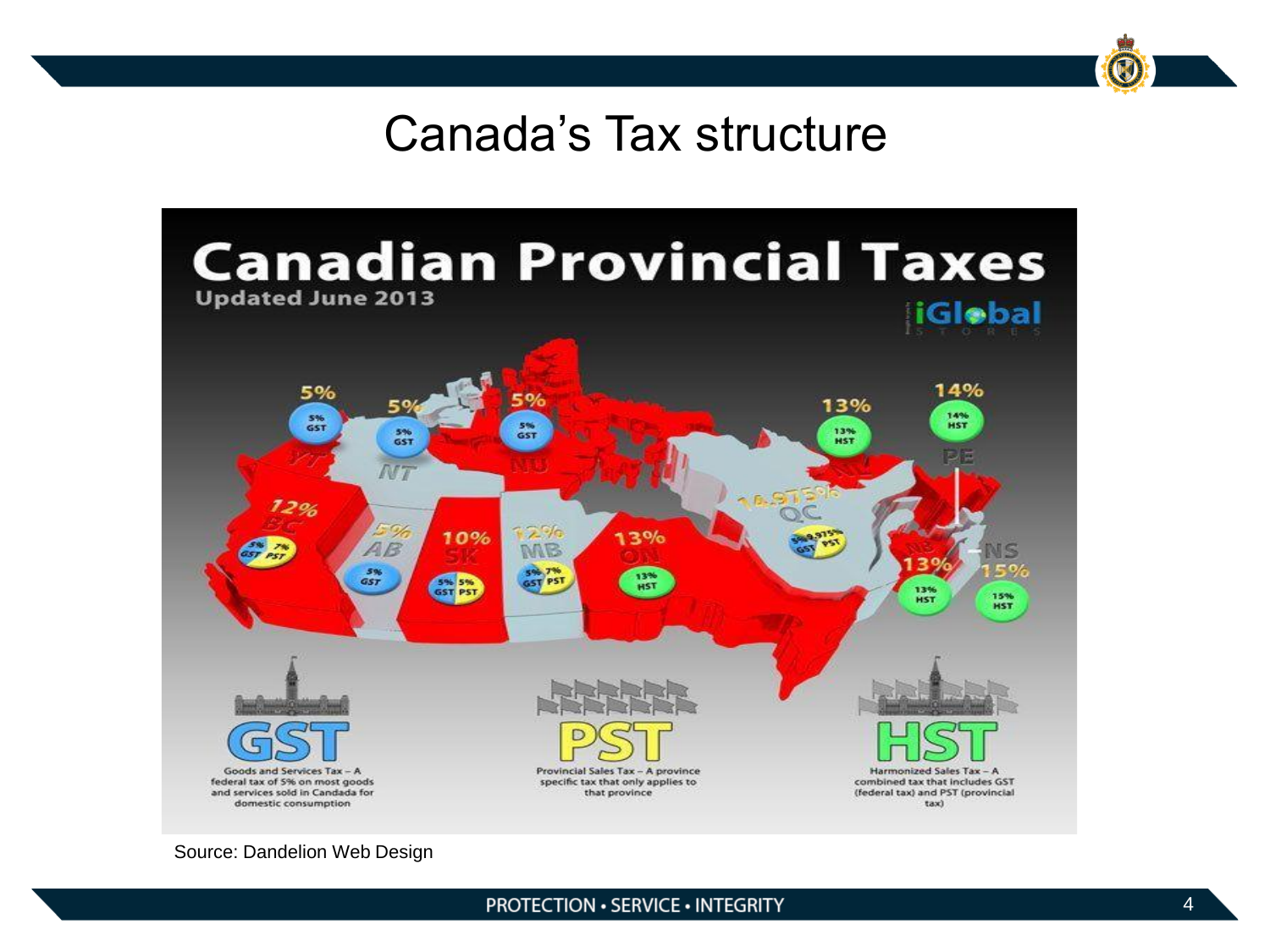# Low-Value Threshold and De Minimis



# CAD\$3,300 Low-

**Renewed De Minimis** for Courier Remission Import Order (CIRO) only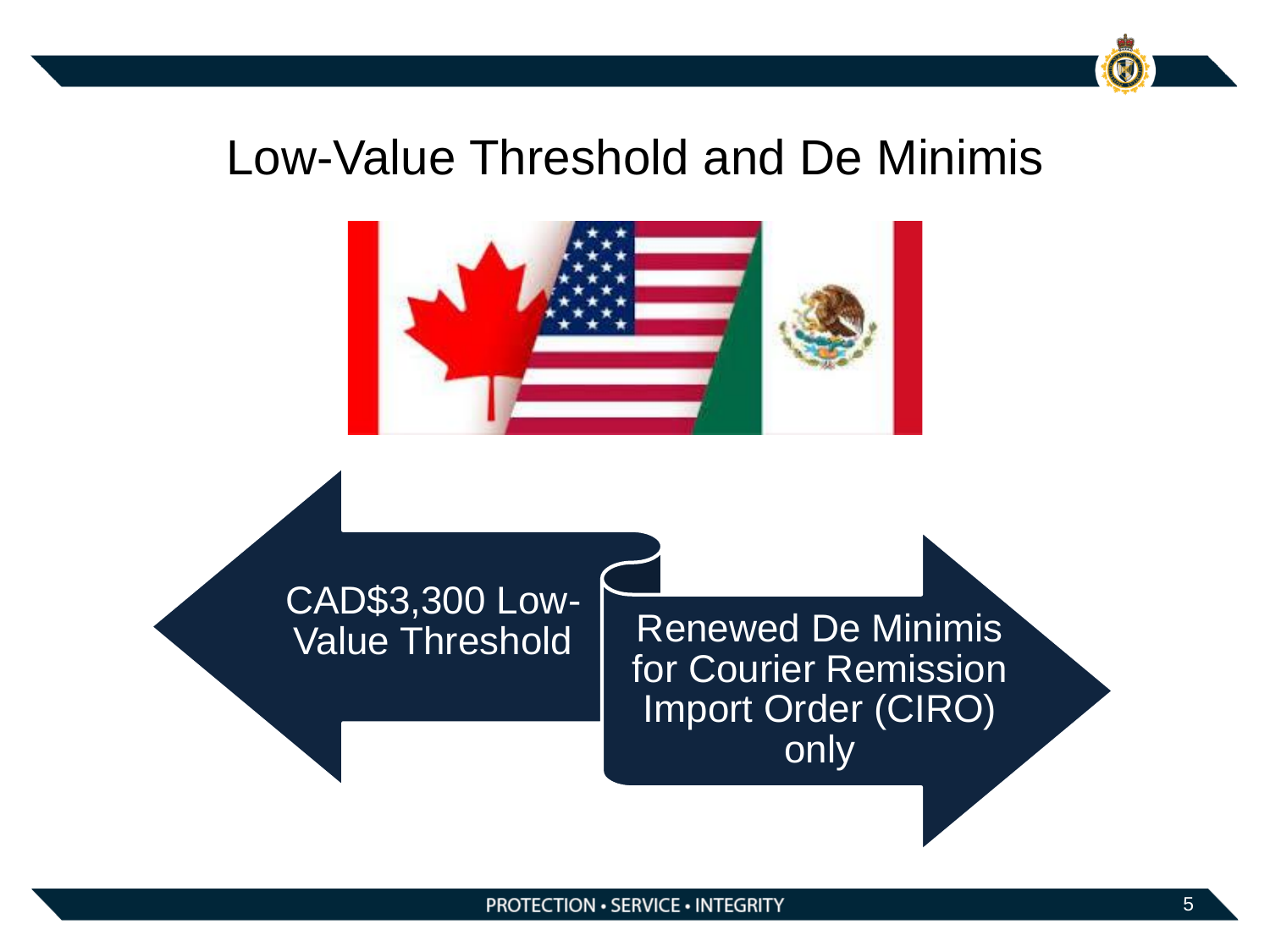# **Courier Imports Remission Order (CIRO)**



Note: Goods with a value for duty CAD\$20.01 or greater that are imported from any country other than the United States or Mexico will continue to be subject to any applicable duties and taxes.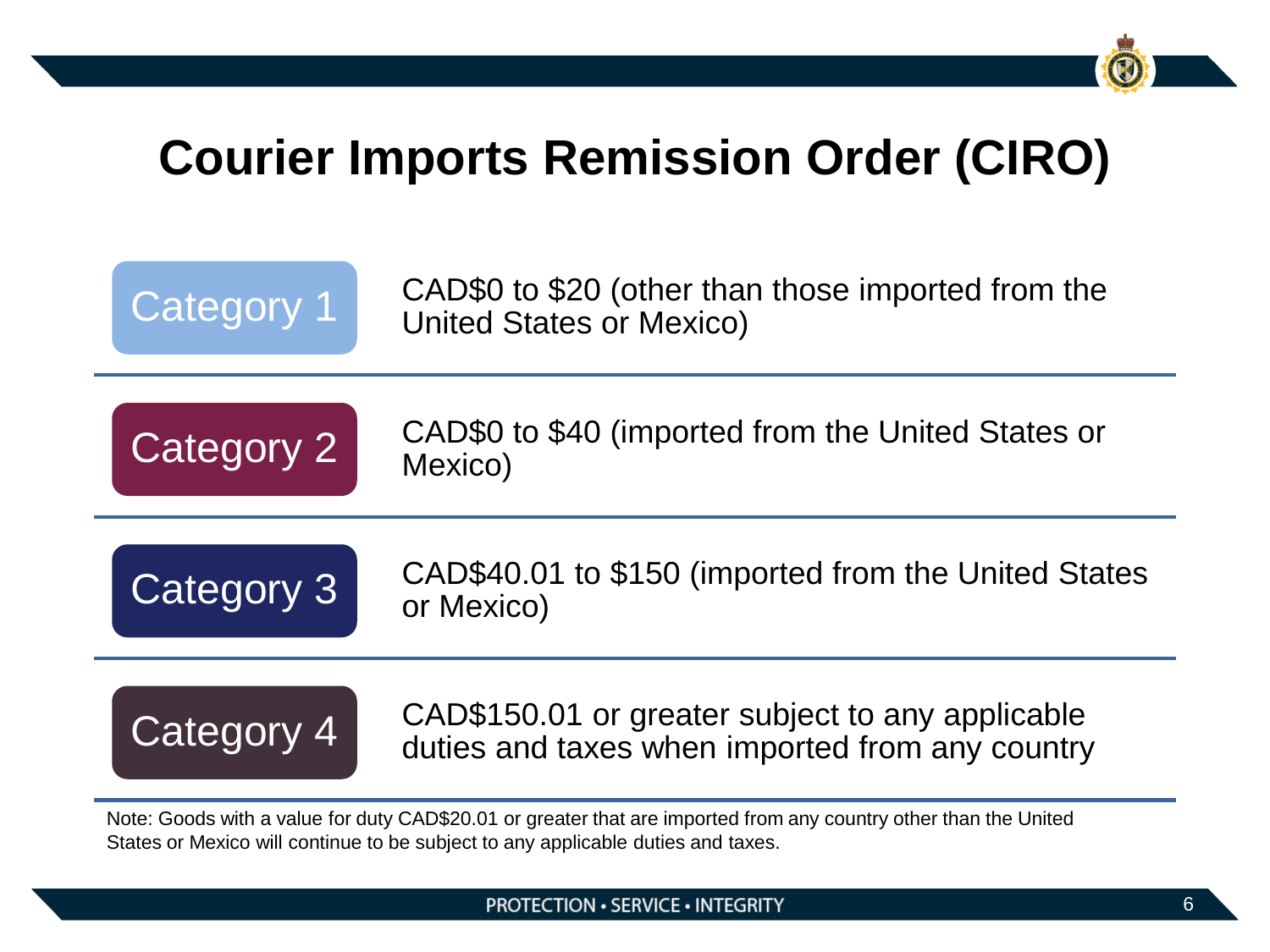

# **Postal Imports Remission Order (PIRO)**

• The PIRO grants remission of customs duties and taxes on goods imported by mail from any country and having a value for duty not exceeding CAD\$20.

### **Items that do not qualify for the exemption:**

- alcohol and tobacco products;
- Casual donations (i.e., gifts); and
- books, newspapers, magazines, periodicals and other similar publications.

### **Exceptions:**

(a) imported goods that are purchased from a retailer in Canada and mailed to the purchaser directly from a place situated out of Canada;

(b) imported goods that are purchased or ordered through or from an address, a post office box or a telephone in Canada; or

(c) goods imported by a person other than the person in Canada who ordered or purchased the goods.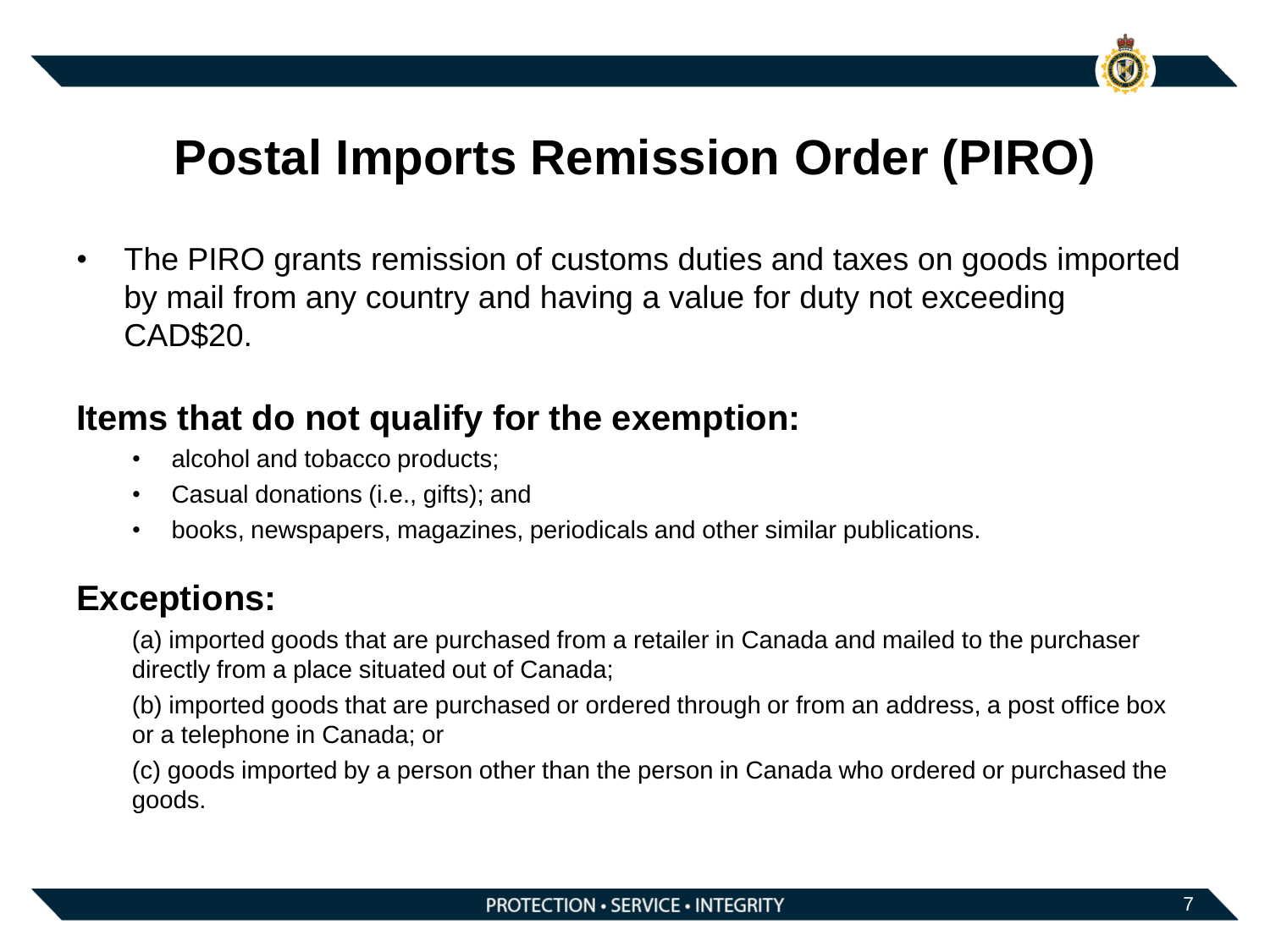# Courier Low Value Shipment (CLVS) Program



### Eligibility Requirements

- Imported by authorized courier
- Goods valued at CAD\$3,300 or less
- Goods are not controlled, prohibited or regulated
- Available in Air and Highway modes of importation

### Program Benefits

- Streamlined and simplified customs processing of express shipments
- Reduced advance data set
- Immediate release upon arrival (prior to payment), unless shipment is chosen for examination
- Extended accounting timeframes and the consolidation of information

**Note: CLVS Program under moratorium**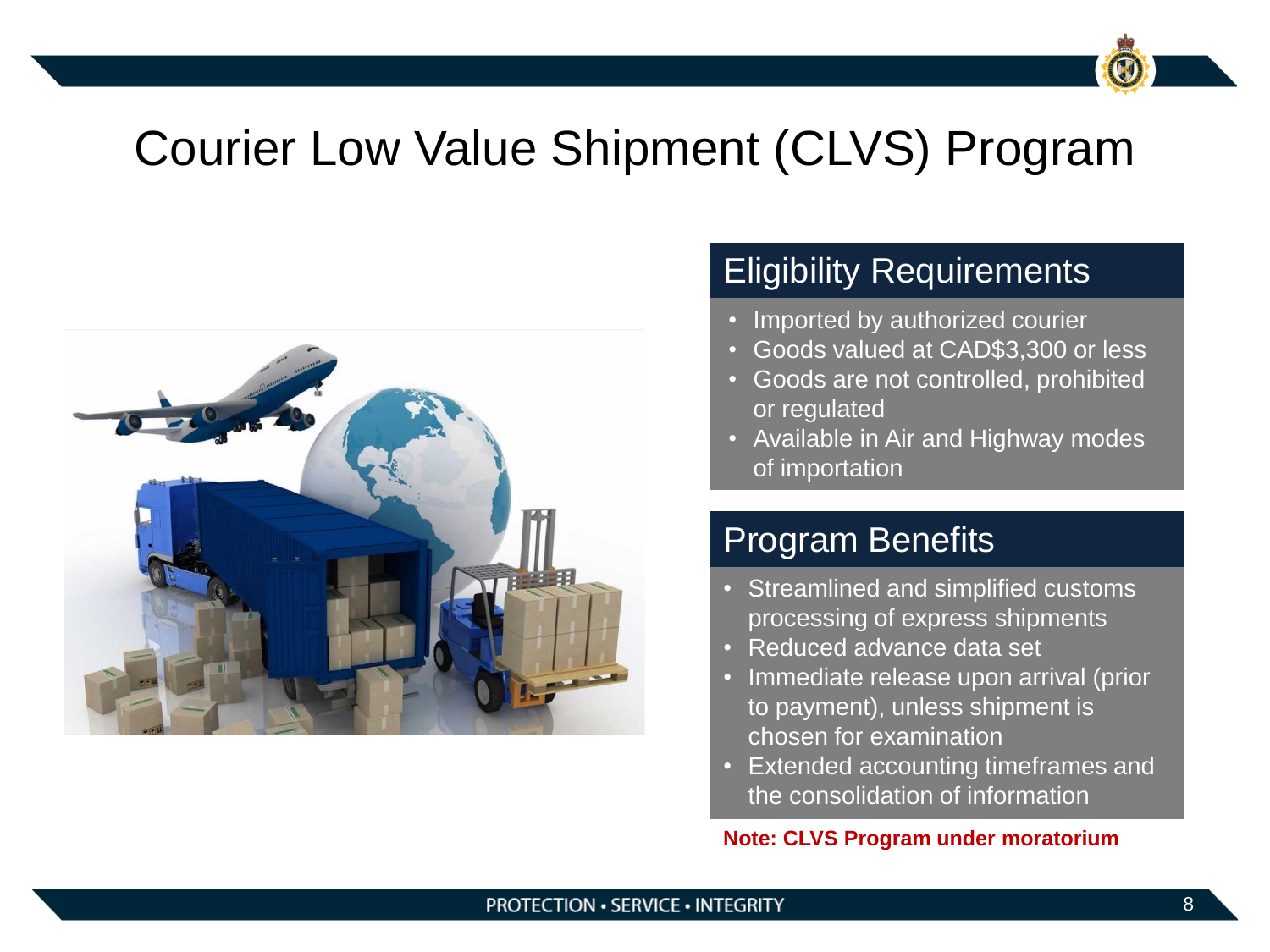# Generic Harmonized System (GHS)

- Simplified tariff classification process for qualified postal and courier imports.
- Option to apply one of three generic Most-Favoured-Nation (MFN) tariff rates based on "special classification provisions" found in Chapter 98 of Canada's *Customs Tariff*.
- The use of GHS is optional and may be used in lieu of more detailed classification and the rates found under regular tariff provisions.
- Minimal impact on tariff revenues, no impact on sales tax revenues, and facilitates the processing of low-value casual shipments.

| <b>Tariff Item</b> | <b>MFN Tariff</b> | <b>Preferential Tariff Treatment</b> |
|--------------------|-------------------|--------------------------------------|
| 9825.10.00         | <b>20%</b>        | e.g. UST/MT/ CT - Free               |
| 9825.20.00         | 8%                | e.g. UST/MT/ CT - Free               |
| 9825.30.00         | $0\%$             | e.g. UST/MT/ CT - Free               |

#### **GHS Tariff Structure**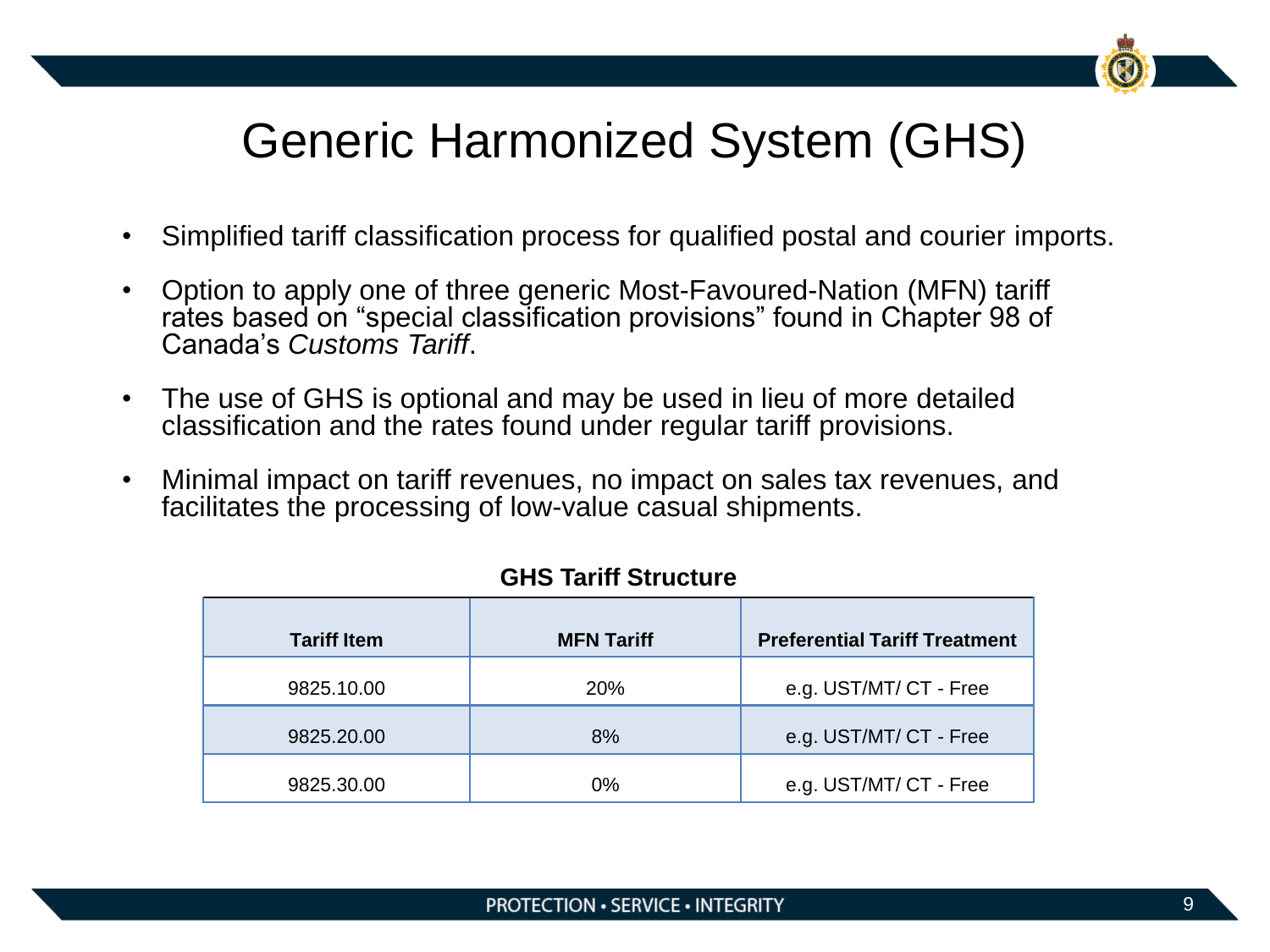# GHS Eligibility and Process Requirements

- Postal and courier imports with values less than CAD\$500.
- Goods imported for personal or household use only (i.e., casual).
- A rate of customs duty applied under this tariff cannot be less than or greater than 5 percentage points than the rate provided under the provisions chapters 1-97.
- Preferential tariff treatments may apply based on of origin the goods and trade agreements in place (e.g., US – Free).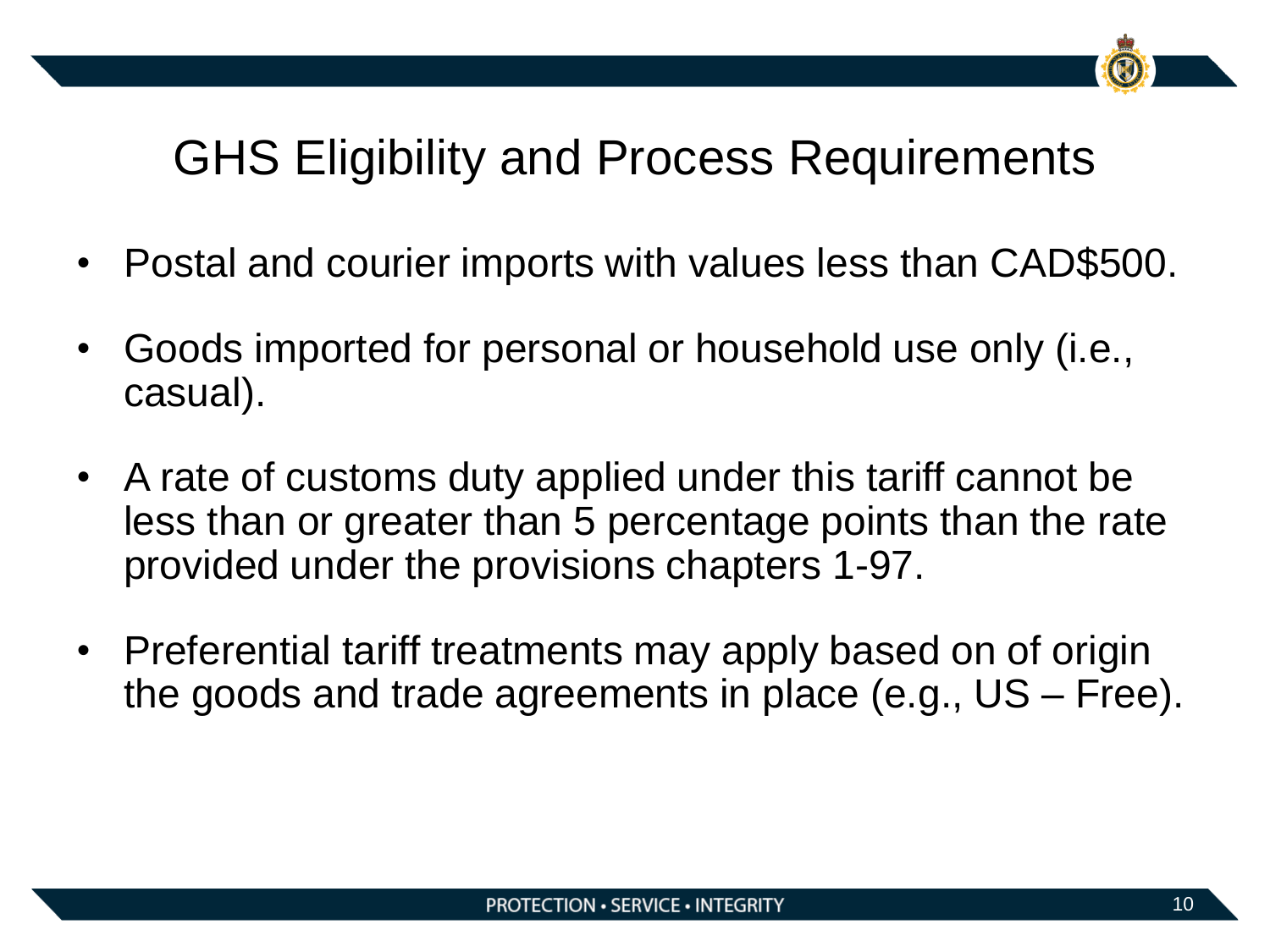# Exclusions – Ineligible Goods

Ineligible goods include the following:

- Alcoholic beverages; tobacco products; goods subject to any additional customs duty, such as excise tax.
- Goods that require before release, any certificate, license, permit or other document and any information that prohibits, controls or regulates the importation of goods.
- GST/HST exempt commodities (e.g., drugs and biological, medical & assistive devices; basic groceries; agriculture and fishing).

**Important:** Full details of eligibility can be found in *Customs Tariff*, [Chapter 98.](https://www.cbsa-asfc.gc.ca/trade-commerce/tariff-tarif/2021/html/03/ch98-eng.html)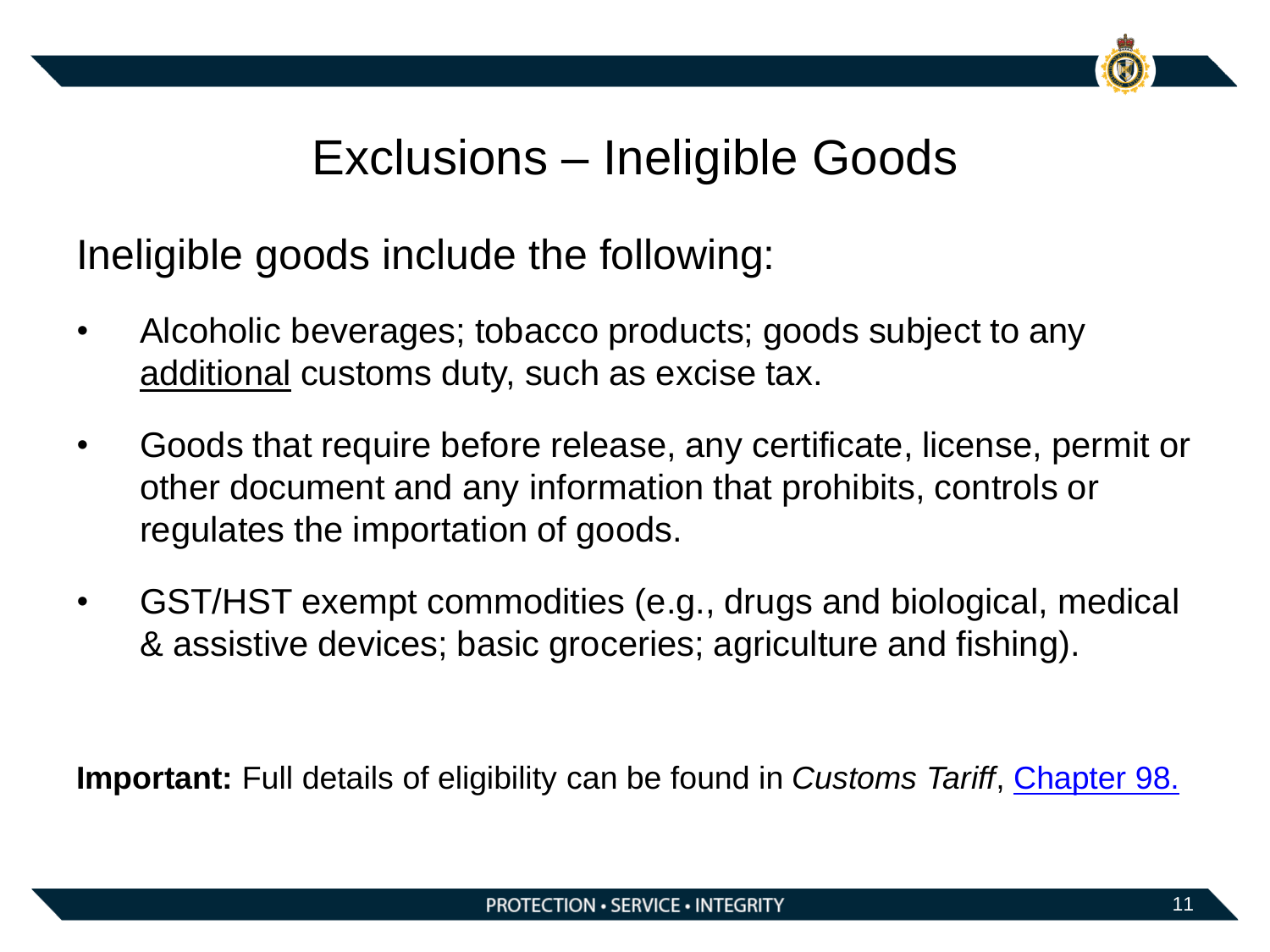# Additional Resources

- *De minimis* thresholds for duties and taxes
	- [Courier Imports Remission Order](https://laws-lois.justice.gc.ca/eng/regulations/SI-85-182/FullText.html) (SI/85-182)
	- [Postal Imports Remission Order](https://laws-lois.justice.gc.ca/eng/regulations/SI-85-181/FullText.html) (SI/85-181)
- CLVS Program
	- [Memorandum D17-4-0, Courier Low Value Shipment Program](https://www.cbsa-asfc.gc.ca/publications/dm-md/d17/d17-4-0-eng.html)
- GHS Classification
	- *Customs Tariff*, [Chapter 98](https://www.cbsa-asfc.gc.ca/trade-commerce/tariff-tarif/2021/html/03/ch98-eng.html)
- Accounting
	- **D17 series [Accounting and Release Procedures](https://www.cbsa-asfc.gc.ca/publications/dm-md/d17-eng.html)**